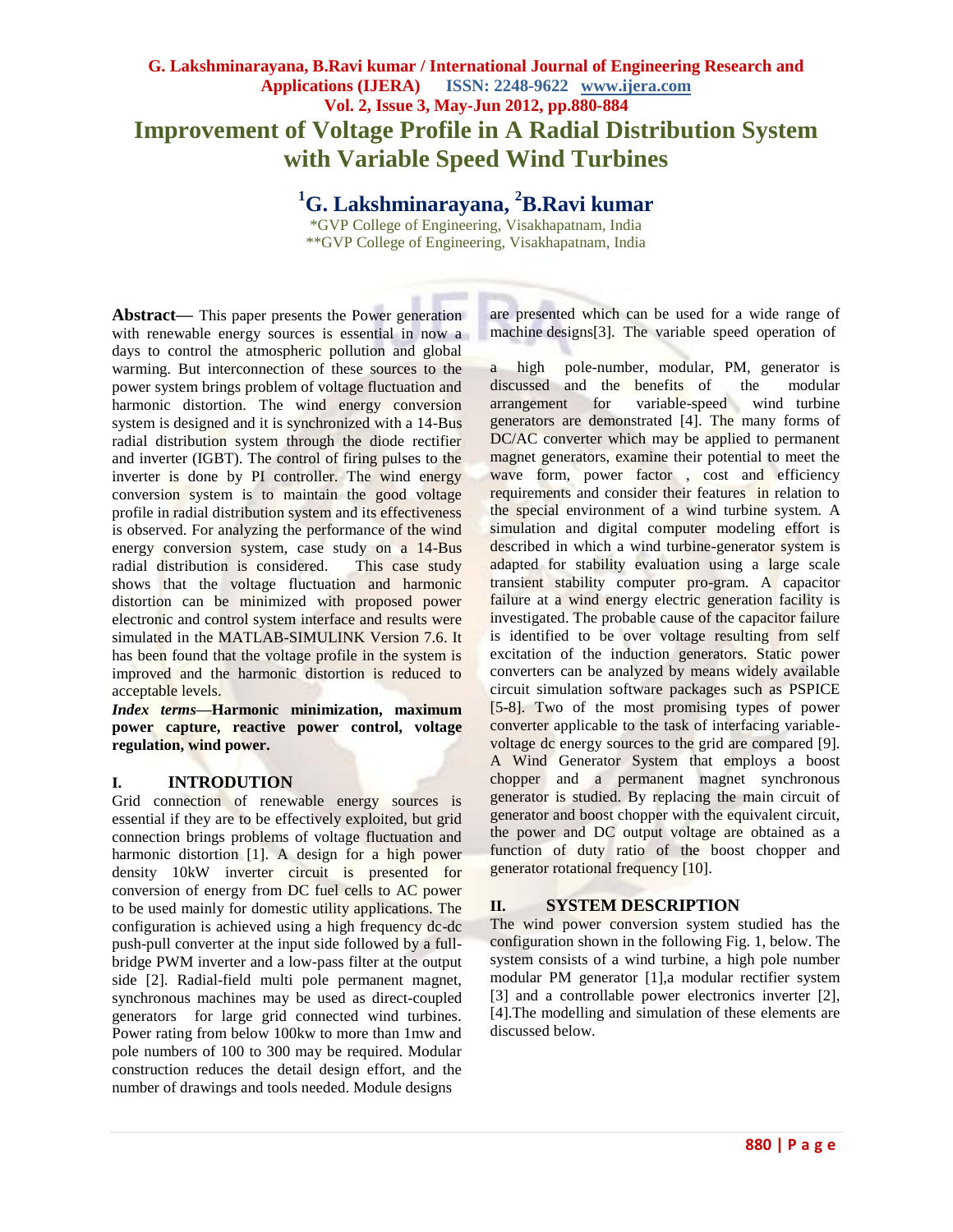## **G. Lakshminarayana, B.Ravi kumar / International Journal of Engineering Research and Applications (IJERA) ISSN: 2248-9622 www.ijera.com Vol. 2, Issue 3, May-Jun 2012, pp.880-884**



Fig. 1. Schematic wind energy conversion system.

#### *A. Wind Modelling*

Wind is an intermittent and variable source of energy. Wind speed varies with many factors and is random in magnitude and direction. For this study, the wind is simulated with four components, namely base component, ramp component, gust component and noisy component [5] as:

#### $v_{wind} = v_{base} + v_{ramp} + v_{gust} + v_{noise}$  (m/s) *B. Wind Turbine Characteristics*

The power in the wind is proportional to the cube of the wind speed. However, only part of the wind power is extractable. Although a complete aerodynamic model of the wind turbine could simulate the interaction between the wind and the turbine blades in detail, the simple expression of (2), which is quite often used to describe the mechanical power transmitted to the hub shaft, is sufficient for this study.

 $p_{\text{turbine}} = 0.5 \ell A c_p v_{\text{wind}}^3$  (w)

The circuit configuration of sets of stator and rectifier module in a modular PM generator system is shown in Fig. 3. The multi-phase rectifier system can be seen as an extension of a three phase parallel bridge rectifier circuit reported in 1970s [7]. A stator coil is represented by an internal resistor ( RS), an inductor (LS ) and an electromotive force which is induced by the flux produced by multi-pole set of permanent magnets on the rotor. An ac capacitor is connected in parallel with the ac input terminals of each rectifier module to enhance the power output for matching the wind power characteristic [3]. The above circuit model can be simulated in detail, but a modular PM machine at MW level may have more than a hundred stator modules and associated bridge rectifier units, consequently, the simulation of a circuit model would be very time consuming. A full simulation would only be used when the internal behaviour is of interest. With such a large number of phases, the generator rectifier system produces a smooth dc link voltage and current, therefore, in the steady state, the electrical characteristics as viewed from the dc side may be described by an equivalent DC machine as shown in Fig. 4. The dc system characteristics within the normal

operating region are shown in Fig. 5. The dc link voltage and current are related by (3)

# $v_d = E_{eq} - R_{eq} I_d$

The parameters ( ) of the equivalent DC machine can be expressed as functions of frequency and dc current. These functions can be established by fitting a suitable analytic curve to data obtained by test or numerical simulation [8].

# *F. Controllable Power Electronics*

Below rated wind speed, the control objective is to track wind speed, to capture and transfer the maximum power to the grid. The generator and rectifier system is uncontrolled and so control has to be implemented by the power electronics converters. Several types of power electronics interface have been investigated [2], [4]. One of the options, using a DC/DC converter is shown in Fig. 8. In a wind farm, there may be dozens of turbines of the type as shown in Fig. 8. These units may be connected in parallel at the dc side to supply power to a common dc bus and current controlled voltage source inverters can then be used to convert the dc power into ac for connection to the grid. Such an arrangements is shown in Fig. 9.

*DC/DC Converter Control:* DC/DC converters regulate the dc voltages of generator-rectifier units by varying the switching ratio, so that the optimum dc voltage profile, as shown in Fig. 7,is presented at the rectifier terminal for maximum power capture operation. Meanwhile an appropriate dc voltage is maintained at the dc bus to enable the voltage source inverters to perform the optimal real power transfer and reactive power regulation. It may be observed that the optimum – characteristic in Fig. 7 can be represented by a variable resistor connected to the PM generator and rectifier terminal. For the purpose of simulating the generator/rectifier therefore, the DC/DC converter and its loading can be represented by an adjustable load resistance. The load resistance value is a function of wind speed as shown in Fig. 10. In practice, the regulation would be implemented by means of a varying PWM switching ratio.

*Current-Controlled VSI Control:* CC-VSIs can generate an ac current which follows a desired reference waveform and so can transfer the captured real power along with controllable reactive power and with minimal harmonic pollution. The phasor diagram of relevant variables is shown in Fig. 11. The real and reactive power supplied to the grid is:

 $P_S = P_I = V_S I_{S1} \cos \Phi 1$  (PU)  $Q_S = V_S I_{S1} \sin \Phi 1$  (PU)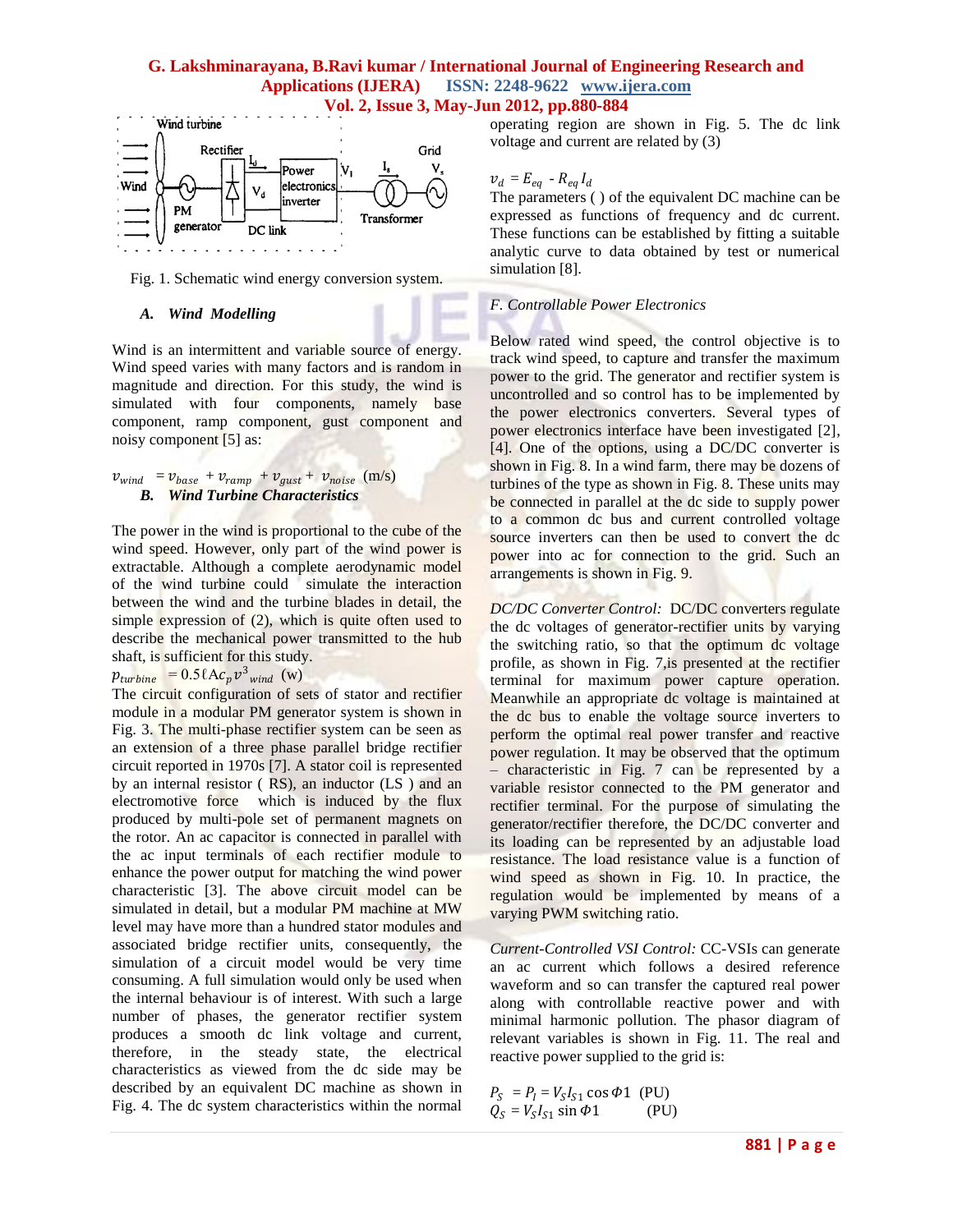**G. Lakshminarayana, B.Ravi kumar / International Journal of Engineering Research and Applications (IJERA) ISSN: 2248-9622 www.ijera.com Vol. 2, Issue 3, May-Jun 2012, pp.880-884**

#### **III. POWER SYSTEM MODELING**

#### *A. System Modelling for Voltage Fluctuation Studies.*

The voltage fluctuation problem is closer to a steady state problem such as load varying, which is well defined by the real and reactive power distribution. The harmonics effects may be ignored with PWM switching inverters and appropriately designed filters. Therefore, the conventional power flow equations are sufficient for voltage fluctuation study. The node voltage and node injected power are related by

 $P_k = \sum_{m \neq k} V_k$   $V_m(G_{km} \cos \theta k m + B_{km} \sin \theta k m)$  $Q_k = \sum_{m \neq k} V_k V_m (G_{km} \sin \theta k m - B_{km} \cos \theta k m)$  $\theta_{km} = \theta_k - \theta_m$  $k = 1, 2, 3, \ldots, n.$ 

Where

n is the node number of the power network  $v_i$  is the voltage at bus i

 $\theta i$  is the voltage phase angle with respect to the reference bus

 $P_k$  and  $Q_k$  are the real and reactive power injected at bus k

 $G_{km}$  and  $B_{km}$  are respectively the real and imaginary of the bus admittance

*B. System Modelling for Harmonics Studies*

The power delivered by the generator at a given speed is determined by the dc link voltage which thus acts as the principal control parameter for the generator speed. Control is effected by the grid-connected inverter. The power extracted from the dc link and delivered into the grid can be controlled by adjusting the phase angle between the grid voltage and the fundamental component of the inverter output voltage as shown in Fig.4. This resembles the phasor diagram for a grid connected synchronous generator.



Fig2. Modular electrical arrangement



Fig 3. Phasor difference between the grid voltage and fundamental component of the inverter output voltage. This system requires a force-commutated inverter to create a defined output voltage. Six-step quasi-square switching leads to low switching loss and can be achieved with a wide choice of devices such as GTOs making high power rating possible but causes high levels of harmonic pollution. Harmonic pollution can be virtually eliminated by using a sinusoidal PWh4. inverter with a high switching frequency or lower frequency **PWM** with a harmonic elimination switching strategy. However, **PWM** inverters do not make full use of component ratings when required to operate from a variable voltage dc link and are thus very expensive

A 6-pulse, line-commutated, thyristor inverter would provide control of the dc link voltage at much lower cost but the harmonic current pollution of the grid would be unacceptable and the inverter would absorb a variable amount of reactive power, making power factor correction difficult. Grid-side filtering or using an inverter with 12 or more pulses would reduce the harmonic pollution. The harmonics in the system can be eliminated by using the second order damped filter shown in the figure below.



Fig 4. second order damped harmonic filter

#### **iv CASE STUDY**

#### **A.** *Power Network Configuration*

A radial distribution system [11] has been chosen for the study. Fig. 14 shows the network configuration. The slack bus keeps a voltage of 1.053 pu. An equivalent CC-VSI (which, in practice, would be a number of CC-VSIs) at bus 13 connects the wind farm to bus 8 of the grid. It is assumed that the loading at each node is kept

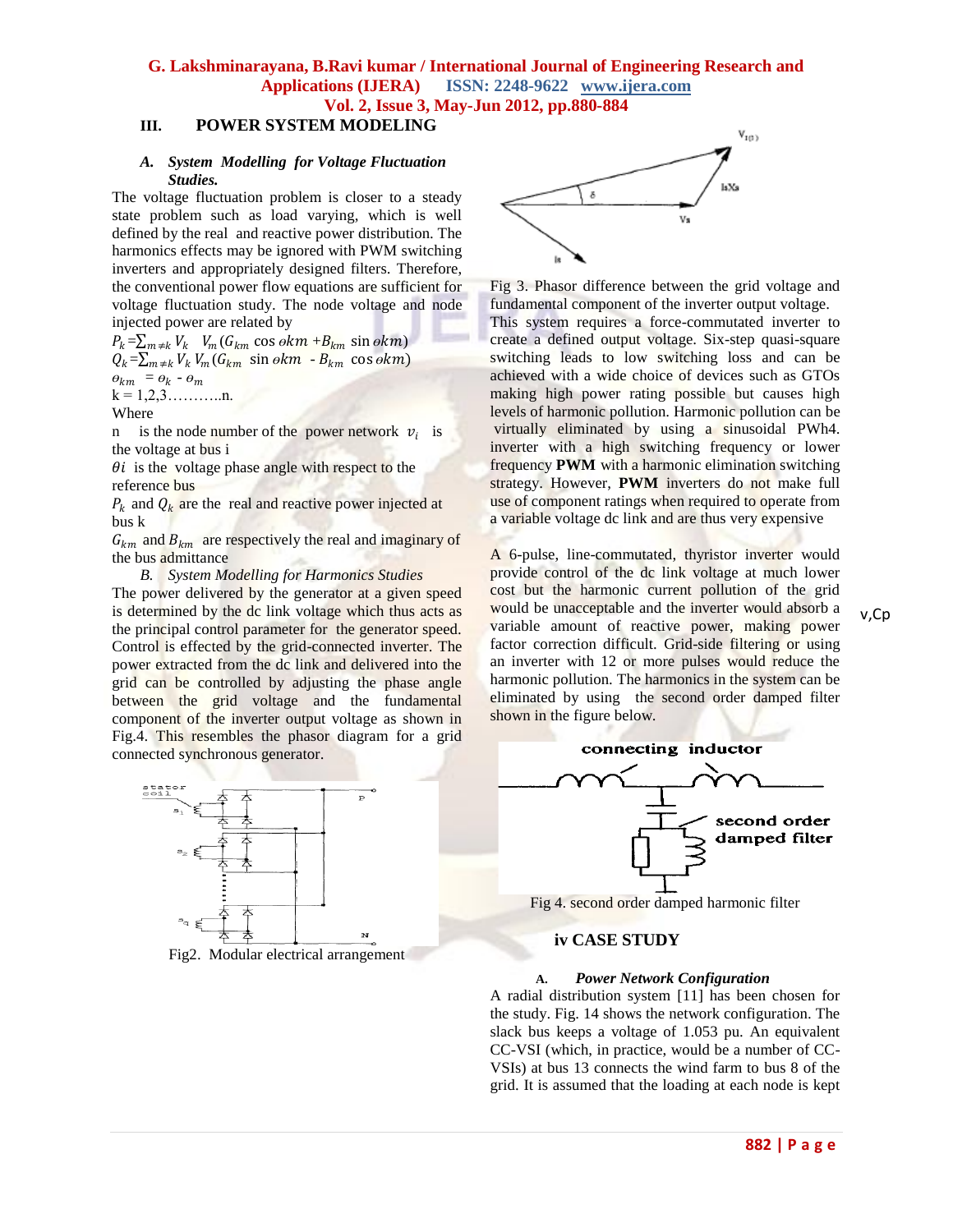

inverter is 3.15 kHz. It is assumed that the system operates in a balanced condition. The voltage waveform and harmonic spectra of VSI wind power (bus 13) and